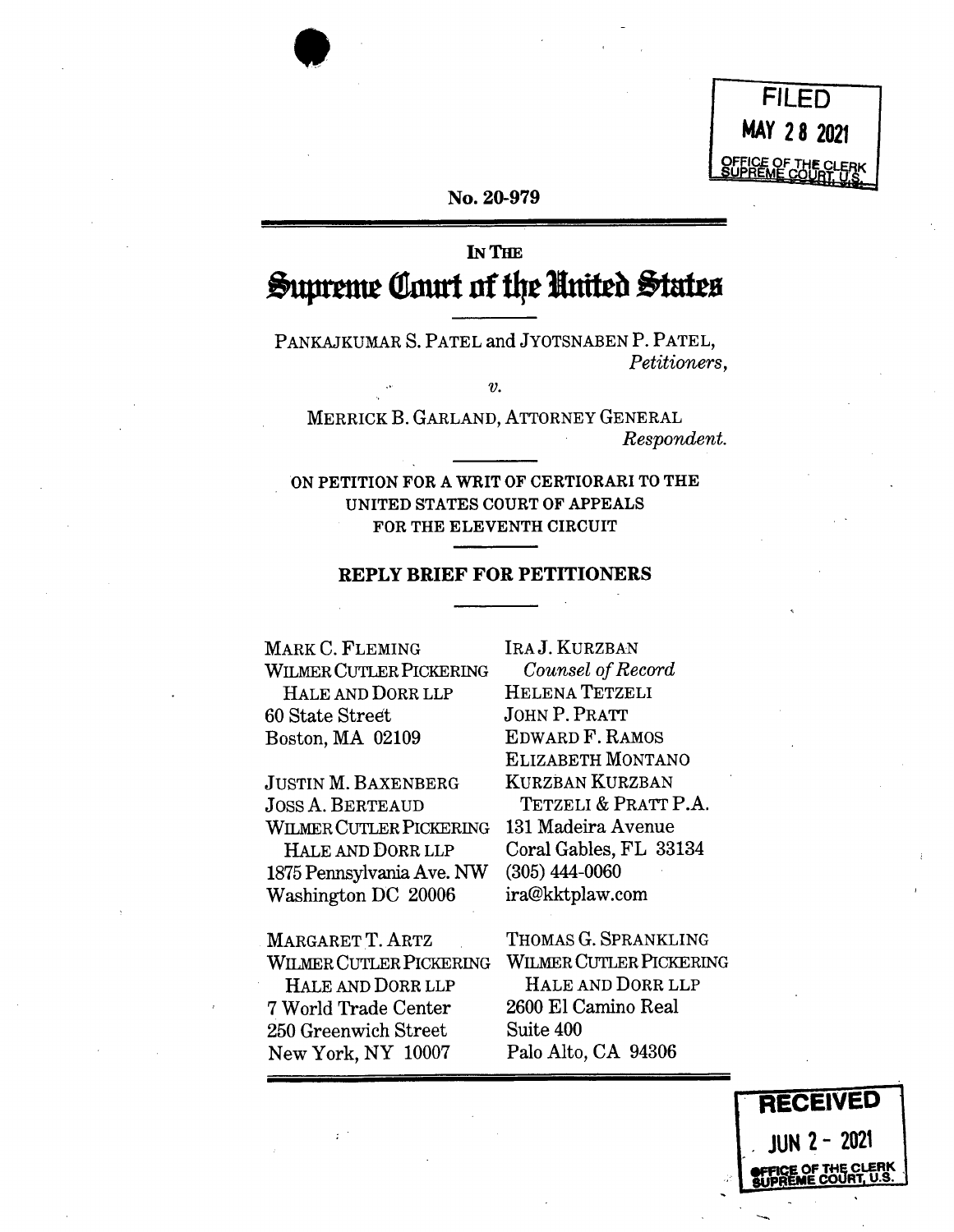### **TABLE OF CONTENTS**

|                                                                     | Page |
|---------------------------------------------------------------------|------|
|                                                                     |      |
|                                                                     |      |
| THE GOVERNMENT CORRECTLY AGREES<br>THAT REVIEW SHOULD BE GRANTED ON |      |
| II. REVIEW SHOULD BE GRANTED ON THE                                 |      |
|                                                                     |      |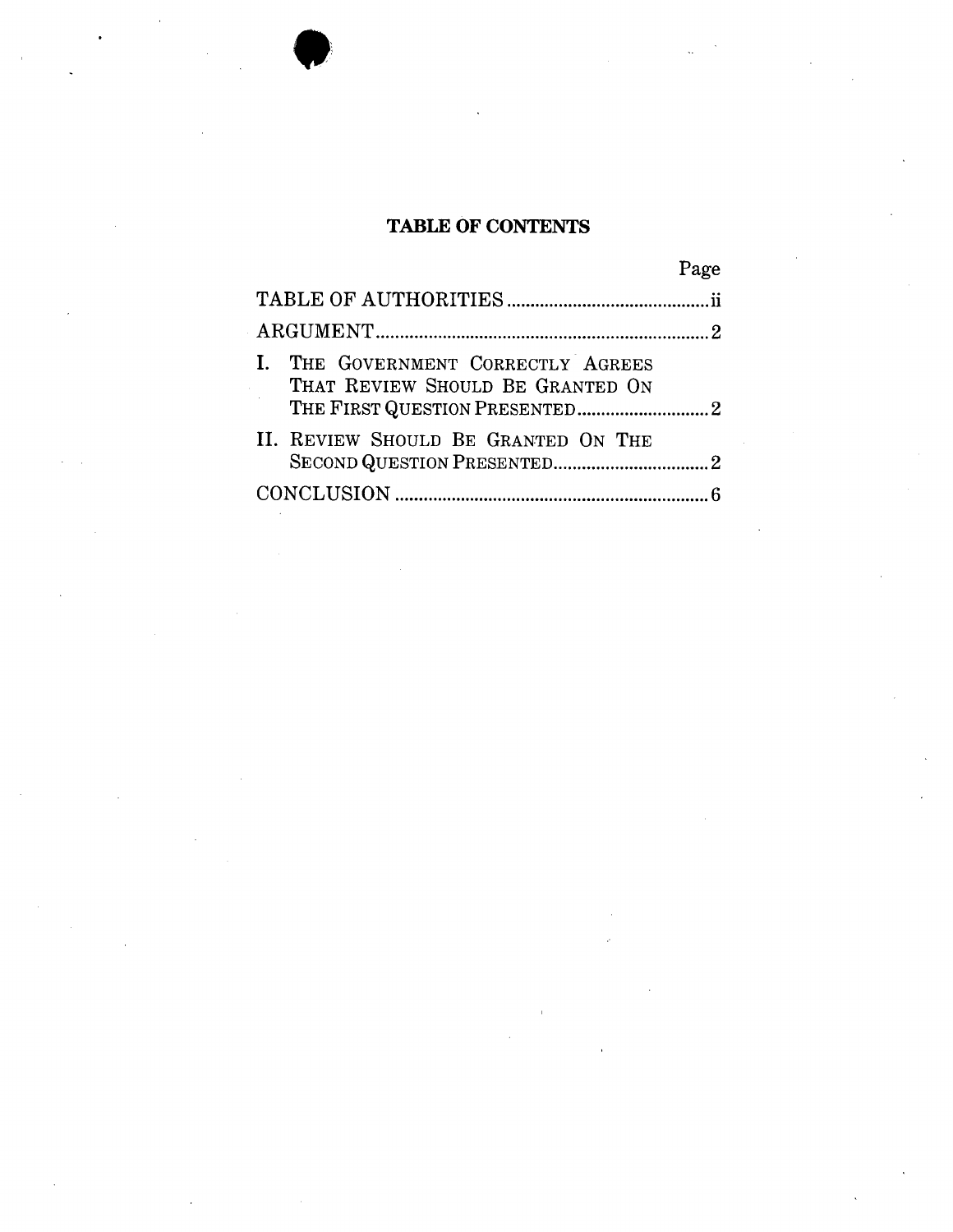## **TABLE OF AUTHORITIES**

## **CASES**

# Page(s)

| Fedorenko v. United States, 449 U.S. 490 (1981)3 |
|--------------------------------------------------|
|                                                  |
| Kungys v. United States, 485 U.S. 759 (1988)3, 4 |
| Maslenjak v. United States, 137 S. Ct. 1918      |
| Matter of Richmond, 26 I. & N. Dec. 779 (BIA     |
|                                                  |
|                                                  |
| NLRB v. Amax Coal Co., 453 U.S. 322 (1981)1      |
|                                                  |
| United States v. Wells, 519 U.S. 482 (1997)3, 4  |
|                                                  |

# **STATUTORY PROVISIONS**

## 8 U.S.C.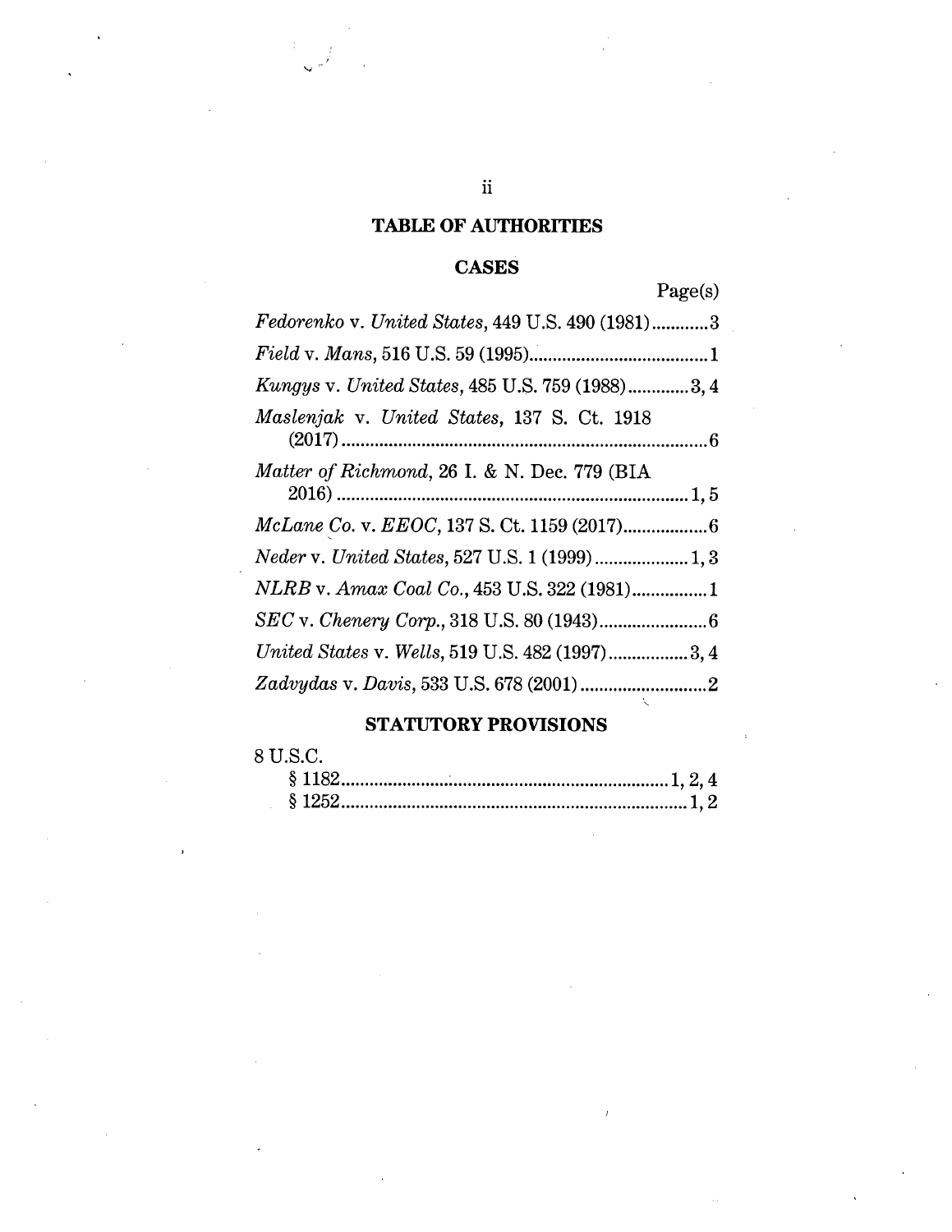The government rightly agrees that this Court should review the first question presented: whether 8 U.S.C. § 1252(a)(2)(B)(i) preserves the jurisdiction of federal courts to review a non-discretionary determination that a noncitizen is ineligible for certain types of discretionary relief. As the government acknowledges, the issue is important, there is a clear and entrenched circuit split, and this case presents a good vehicle to resolve the issue.

**V.**

The government is wrong, however, as to the second question presented: whether an immaterial misrepresentation of U.S. citizenship renders a noncitizen inadmissible under  $8 \text{ U.S.C. } § 1182(a)(6)(C)(ii)$ . Board of Immigration Appeals addressed this issue in a precedential opinion, concluding that any misrepresentation must be objectively material in order to trigger inadmissibility. *See Matter of Richmond,* 26 I. & N. Dec. 779, 786-787 (BIA 2016). In rejecting the BIA's interpretation, the government relies heavily on the erroneous premise that Congress's failure to use the word "materiality" forecloses a materiality requirement. U.S. Br. 19-20. But when Congress enacts a statute that uses a common-law term, it is presumed to have incorporated the established meaning of that term. *NLRB* v. *Amax Coal Co.,* 453 U.S. 322, 329 (1981); *see also* Pet. 29. This Court has held both that (1) "false representation" is a term with a settled common-law meaning, *Field* v. *Mans,* 516 U.S. 59, 69 (1995), and (2) the settled meaning incorporates a materiality requirement, *Neder* v. *United States,* 527 U.S. 1, 25 (1999). At a minimum, the Eleventh Circuit's ruling creates a split with three other circuits over whether Section  $1182(a)(6)(C)(ii)$  is ambiguous—a split that is ripe for this Court's resolution. This case presents a strong vehicle to resolve the question, as reversal on The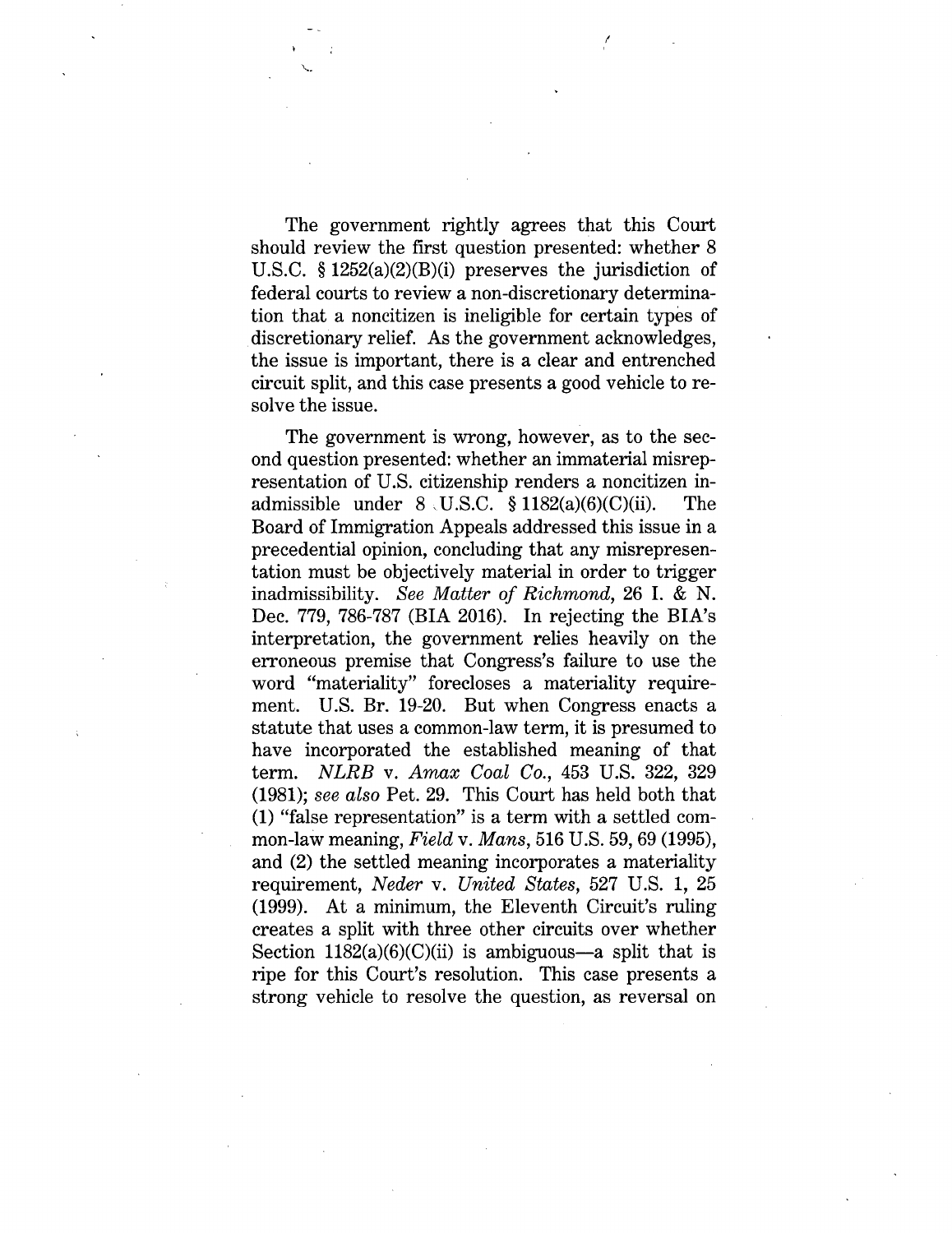the materiality issue would likely lead to the case being resolved in Petitioners' favor.

#### ARGUMENT

### I. The Government Correctly Agrees That Review Should Be Granted On The First Question Pre-**SENTED**

Petitioners and the government agree that this Court should grant review on the first question presented. Without this Court's intervention, the entrenched circuit split on the reach of 8 U.S.C. § 1252(a)(2)(B)(i) will fester, frustrating the consistent application of federal law in immigration matters, *Zadvydas* v. *Davis*, 533 U.S. 678, 701 (2001), and leaving in place an erroneous ruling that affects numerous people every year, Pet. 17-18. This Court should thus grant review on the first question presented.

### II. Review Should Be Granted On The Second Question Presented

Section  $1182(a)(6)(C)(ii)$  makes inadmissible a noncitizen "who falsely represents" himself or herself to be a U.S. citizen for any purpose or benefit under federal or state law. As Petitioners explained (Pet. 26- 29), multiple circuits have determined that this statute may reasonably be read to include a materiality element, and the BIA has held in a precedential decision that it does. The Eleventh Circuit's holding that the statute *unambiguously excludes* a materiality element conflicts with these decisions and ignores the longstanding principle that common-law terms such as "false representation" incorporate their common-law elements. Pet. 29-32. The government's arguments to the contrary are unpersuasive.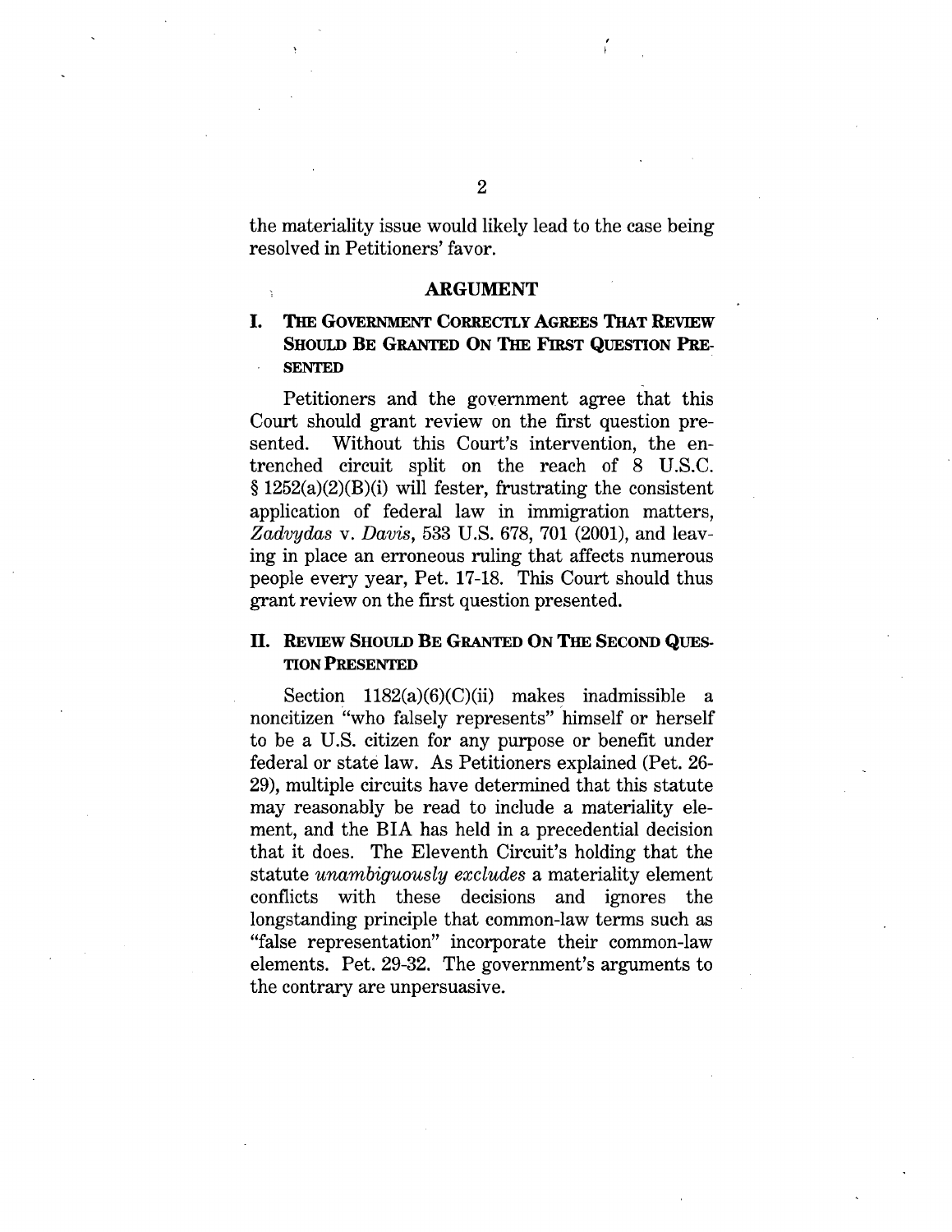*First,* the government contends that "the plain text [of the statute] strongly suggests that there is no [materiality] requirement" because it does not include the word "materiality." U.S. Br. 19. But the government does not deny that "false representation" is a commonlaw term or that its traditional meaning includes a materiality requirement. Under those circumstances, this Court has explained that the fact that the statute does not include "an express reference to materiality [does not mean] that Congress intended to drop that element." *Neder* v. *United States,* 527 U.S. 1, 23 (1999). Rather, this Court *"presume[s]* that Congress intended to incorporate materiality unless the statute otherwise dictates." *Id.* (quotation marks omitted); *see also Fedorenko* v. *United States,* 449 U.S. 490, 507-508 & n.28 (1981) (statute rendering inadmissible any '"person who shall willfully make a misrepresentation for the purpose of gaining admission into the United States'... only applies to willful misrepresentations about 'material' facts"). The government nowhere explains why that presumption is rebutted here.1

The government (at 19-20) relatedly relies on *United States* v. *Wells,* 519 U.S. 482 (1997), and *Kungys* v. *United States,* 485 U.S. 759 (1988), but neither case involved the phrase "false representation"—or, for that matter, any other common-law phrase that carries a

<sup>&</sup>lt;sup>1</sup> The government states (at 21) that there are "several reasons" to think that "Congress's regulation of noncitizens for purposes of admissibility" differs from the normal common-law rule, but it then makes only cursory references to "meaningfully ... different" text, context, and purpose without support for why these asserted distinctions matter. And although the government (at 21) faults Petitioners for citing cases involving the similarly phrased mail, wire, and bank fraud statutes, the government itself relies on a case involving bank fraud, *see* U.S. Br. 19-20 (citing *United States* v. *Wells,* 519 U.S. 482,490 (1997)).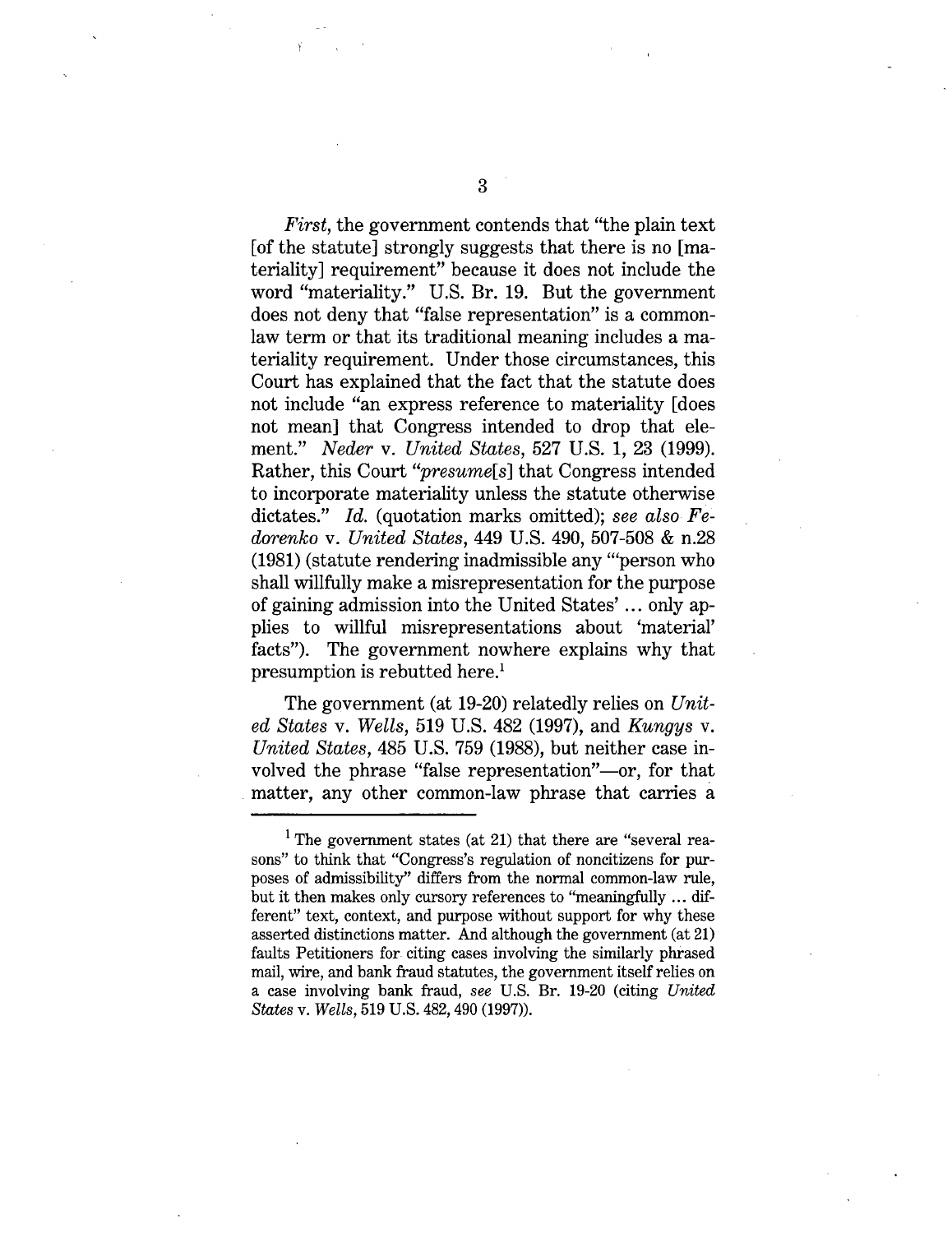materiality element. In *Wells,* this Court held that a criminal prohibition on "knowingly mak[ing] any *false statement* or report ... for the purpose of influencing in any way the action" of a federally insured bank applied to false statements made with the intent "to influence the institution," whether or not material to the relevant decision. 519 U.S. at 490, 499 (alterations in original; emphasis added). Notably, the *Wells* respondents made "no claims about the settled meaning of 'false statement' at common law" and did not "come close to showing that at common law the term 'false statement' acquired any implication of materiality." *Id.* at 491. If anything, *Wells* supports Petitioners' position, as the Court observed that the use of the term "representation" *does* suggest an implicit materiality requirement. *Id.* at 494 (noting that certain statutes amended by Congress to omit an "express materiality requirement ... used the term 'representation' and thus could have included a materiality requirement implicitly").

**/**

Similarly, *Kungys* merely held that the term "false *testimony*" does not include a materiality requirement. 485 U.S. at 781 (emphasis added). And again, this Court suggested that the use of the different word "misrepresentation"—akin to the "false representation" phrase at issue here—generally incorporates a materiality requirement. *Id.* ("[t]he common-law tort of misrepresentation ... requires a material falsehood"); *accord Wells,* 519 U.S. at 494 (citing *Kungys* for the proposition that "'misrepresentation' ha[s] been held to imply materiality"). Accordingly, the government's cases in no way justify the Eleventh Circuit's misreading of the statute.

*Second,* the government asserts that there is no split over the meaning of Section  $1182(a)(6)(C)(ii)$  because—beyond the Eleventh Circuit—no circuit has

4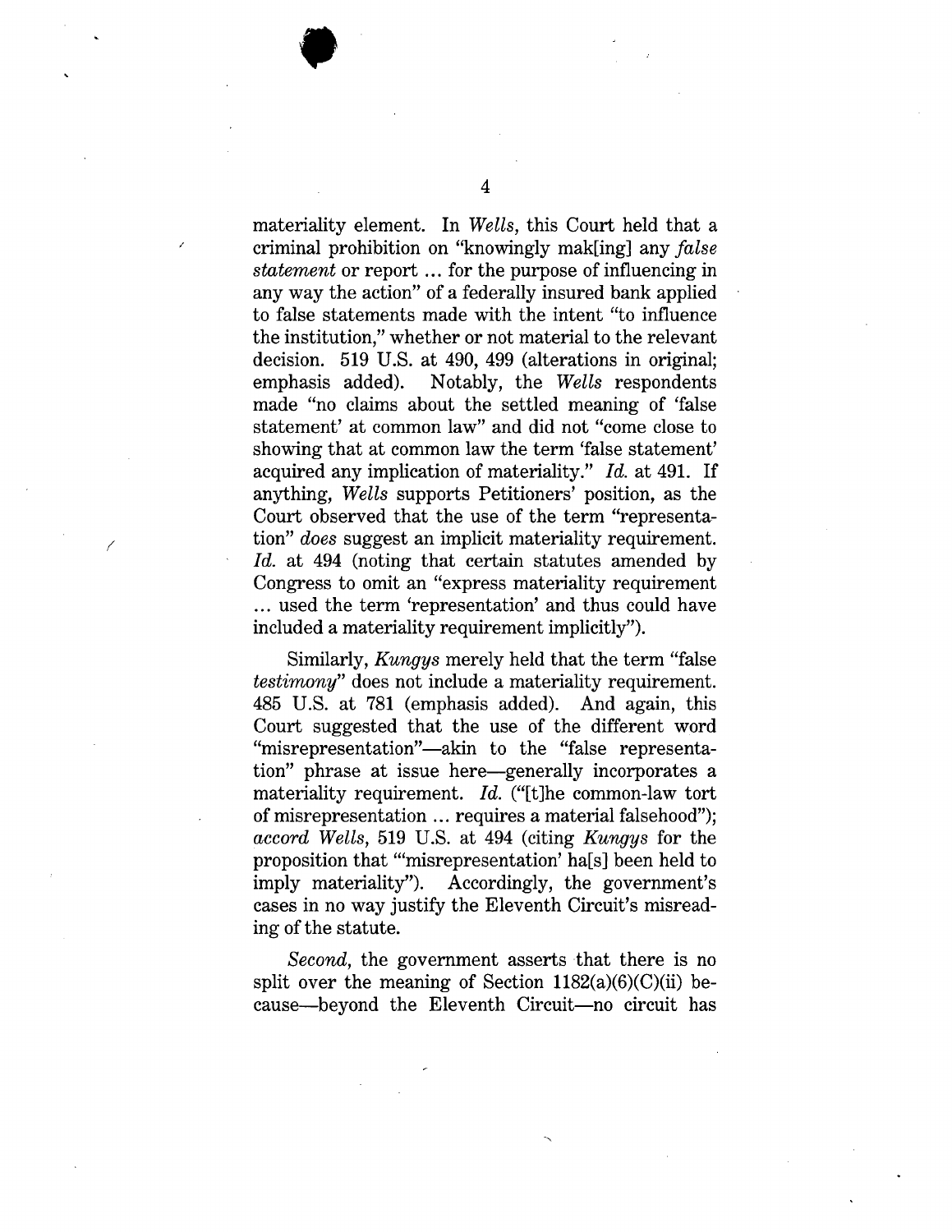"adopt[ed] a definitive construction" of the statute. U.S. Br. 23. The government misses the point: the circuits are divided over whether the statute is *ambiguous.* The Second, Third, and Sixth Circuits have indicated that the statute's scope is ambiguous. Because the BIA has definitively and reasonably concluded that the statute *does* include a materiality requirement, *see Matter of Richmond,* 26 I. & N. Dec. 779, 786-787 (BIA 2016), the BIA's interpretation controls in those circuits, as the government effectively concedes. *See* U.S. Br. 22 (acknowledging that the BIA's "interpretation of the immigration laws adopted in a precedential decision would ordinarily warrant judicial deference"). The Eleventh Circuit, by contrast, held that the statute unambiguously *excludes* a materiality element. The resulting possibility of opposite outcomes in different parts of the country is the essence of a circuit split warranting this Court's intervention.

*Finally,* the government contends that this case is an unsuitable vehicle to address the materiality question for two (meritless) reasons. U.S. Br. 25. As an initial matter, the government argues that review of the second question presented is unnecessary because the government has acquiesced in review of the first. *Id.* This reasoning makes little sense, as both questions provide a sufficient (and independent) basis for reversal. *See* Pet. 1-3.

The government also (incorrectly) argues that Mr. Patel would not be entitled to relief even if there is a materiality requirement because, had Mr. Patel revealed his true immigration status, he would have received a driver's license valid for a shorter duration. U.S. Br. 25. But this Court need not reach that issue, which can—and should—be resolved by the Eleventh Circuit in the first instance once this Court clarifies

**'\ \ \**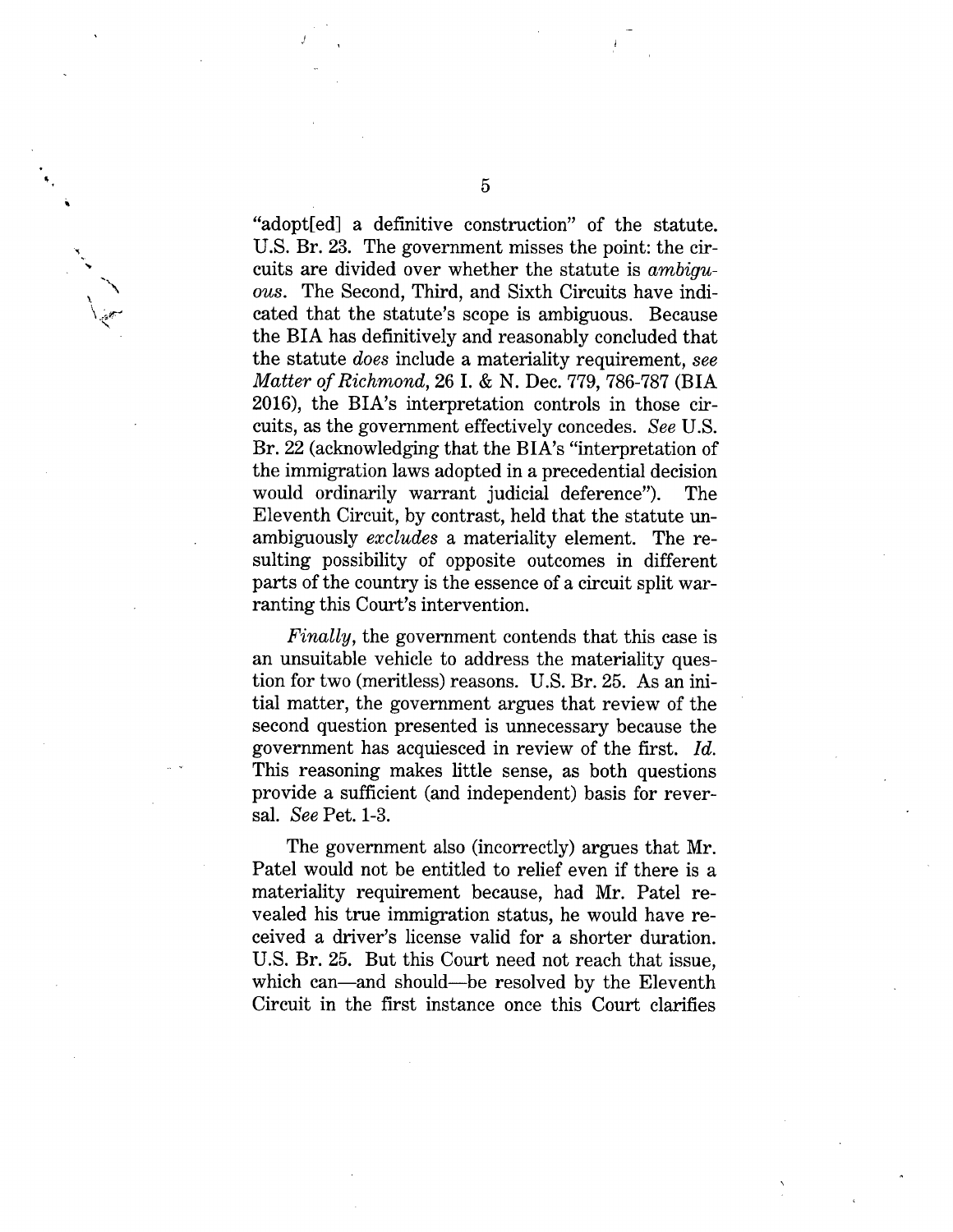"the appropriate [legal] standard." *See, e.g., McLane Co.* v. *EEOC,* 137 S. Ct. 1159,1170 (2017); *Maslenjak* v. *United States,* 137 S. Ct. 1918,1931 (2017) ("usual practice" when court of appeals makes legal error is to leave dispute over whether error was harmless "for resolution on remand"). Moreover, neither the IJ nor the BIA adopted the government's expiration-date argument; they (incorrectly) assumed that Mr. Patel was not entitled to *any* driver's license at all—a holding that directly conflicted with Georgia law. *See* Pet. 10- 11. Given that basis for the agency's holding, neither this Court nor the Eleventh Circuit could affirm based on the government's alternative expiration-date argument. *See SEC* v. *Chenery Corp.,* 318 U.S. 80, 95 (1943) ("[A]n administrative order cannot be upheld unless the grounds upon which the agency acted in exercising its powers were those upon which its action can be sustained."). Had the agency applied the proper legal standard (and the correct view of Georgia law), it likely would have reached a different result. As the dissenting BIA panel member explained, because Mr. Patel would have been issued a license regardless of whether he identified himself as a U.S. citizen, the misrepresentation did not "actually affect or matter to the purpose or benefit sought." Pet. App. 109a.

### **CONCLUSION**

The petition for a writ of certiorari should be granted.